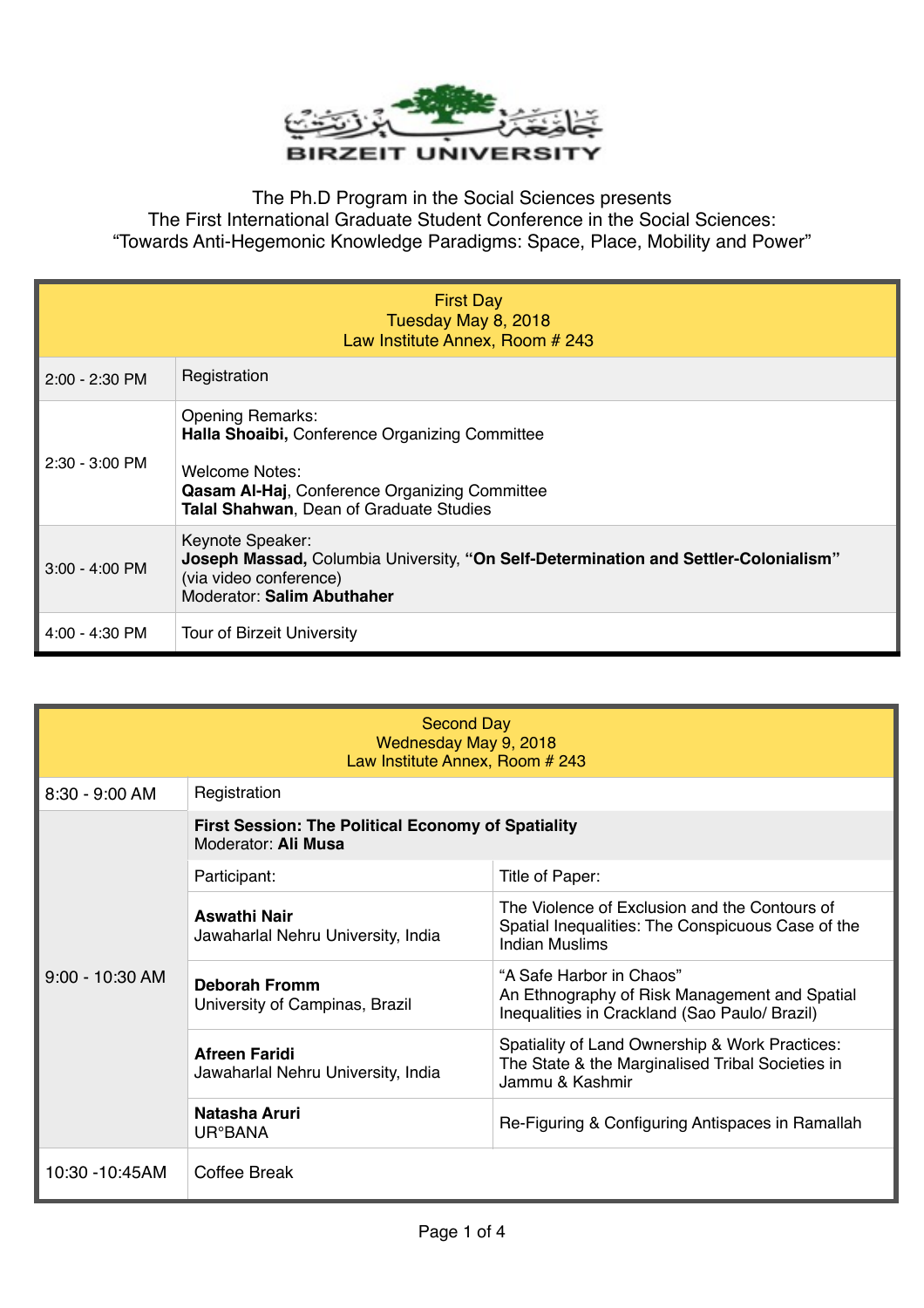| <b>Second Day</b><br>(Continued) |                                                                                                               |                                                                                                                |  |  |
|----------------------------------|---------------------------------------------------------------------------------------------------------------|----------------------------------------------------------------------------------------------------------------|--|--|
| 10:45 - 12:15 PM                 | Second Session: The Politics of Spatiality: Inequality, Displacement and Struggle<br>Moderator: Fairouz Salem |                                                                                                                |  |  |
|                                  | Participant:                                                                                                  | Title of Paper:                                                                                                |  |  |
|                                  | <b>Jasmin Fritzsche-El Shewy</b><br>Ruhr-Universität Bochum, Germany                                          | Displaced 'Non-Citizens' Trapped In-Between<br>Spaces - International Refugee Law: A Spatial<br>Reading        |  |  |
|                                  | <b>Halima Abu-Hanieh</b><br><b>Birzeit University, Palestine</b>                                              | How Displacement Produces Informality: Urban<br>Informality in the Jerusalem Peripheral Spaces                 |  |  |
|                                  | <b>Salim Abuthaher</b><br><b>Birzeit University, Palestine</b>                                                | Spatial and Socioeconomic Inequality in the<br>Palestinian Urban Context; Ramallah as a case<br>study          |  |  |
| 12:15 - 1:30 PM                  | Lunch                                                                                                         |                                                                                                                |  |  |
|                                  | Third Session: Knowledge Production in the Global South<br>Moderator: Asmaa Sharabati                         |                                                                                                                |  |  |
|                                  | Participant:                                                                                                  | Title of Paper:                                                                                                |  |  |
| 1:30 - 3:00 PM                   | Ghassan Koumiya<br>Université Sidi Mohamed Ben Abdellah,<br>Morocco                                           | The Dilemmas of Western Semitic Studies:<br>Towards a Decolonized Counter Hegemonic Knowledge<br>Production    |  |  |
|                                  | <b>Monica Ronchi</b><br>University of Exeter, UK                                                              | Settler Colonialism and Knowledge Production:<br>"Primitive Minds" and The Othering of Indigeneity             |  |  |
|                                  | <b>Olufemi Adenitan</b><br>University of Ibadan, Nigeria                                                      | Rethinking Knowledge Production and Power in Nigeria:<br>Operationalising the Concept of Decolonizing the Mind |  |  |
|                                  | Sara Marzagora<br>SOAS University of London                                                                   | Epistemological Decolonization, Global Intellectual History<br>and the Ethiopian "Alienation Debate"           |  |  |
| $3:00 - 3:15$ PM                 | <b>Coffee Break</b>                                                                                           |                                                                                                                |  |  |
|                                  | Fourth Session: Neo-colonial Warfare in the Global South<br>Moderator: Sana Birawi-Ghazal                     |                                                                                                                |  |  |
|                                  | Participant:                                                                                                  | Title of Paper:                                                                                                |  |  |
| 3:15 - 4:30 PM                   | Arshi Javaid<br>Jawaharlal Nehru University, India                                                            | Production of New Age Militancy in Kashmir:<br>A Narrative of contesting Masculinities                         |  |  |
|                                  | <b>Khalid Yaqoob Mir</b><br>Jawaharlal Nehru University, India                                                | The State and 'Its Discontents': India and Kashmir in<br>Perspective                                           |  |  |
|                                  | <b>Ghada Samman</b><br><b>Birzeit University, Palestine</b>                                                   | Colonial Bureaucracy in the West Bank                                                                          |  |  |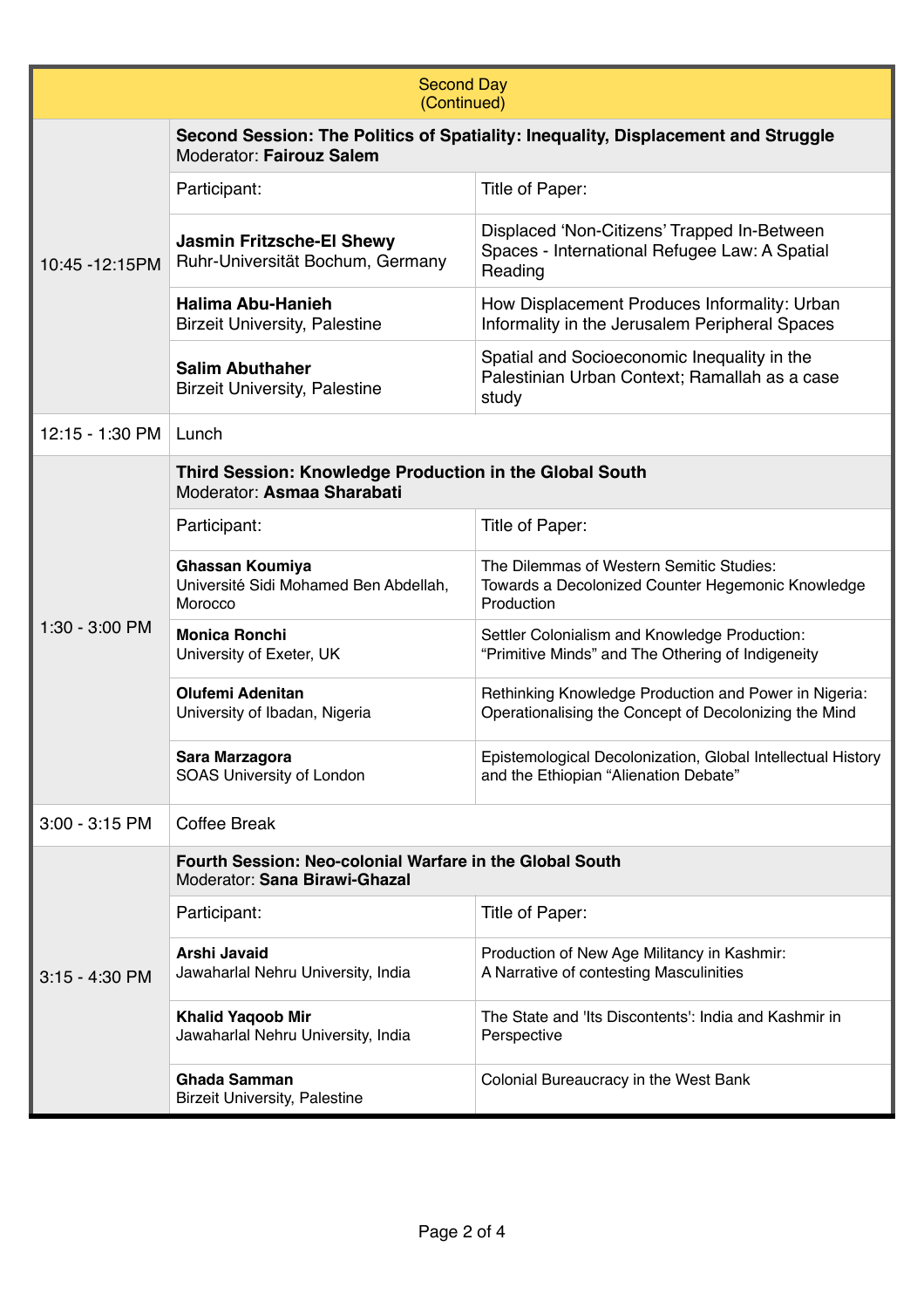| <b>Third Day</b><br>Thursday May 10, 2018<br>Law Institute Annex, Room # 243 |                                                                                      |                                                                                                                                                                              |  |  |
|------------------------------------------------------------------------------|--------------------------------------------------------------------------------------|------------------------------------------------------------------------------------------------------------------------------------------------------------------------------|--|--|
| 9:00 - 10:30 AM                                                              | Fifth Session: Geopolitics of the Everyday<br>Moderator: Ashraf Bader                |                                                                                                                                                                              |  |  |
|                                                                              | Participant:                                                                         | <b>Title of Paper</b>                                                                                                                                                        |  |  |
|                                                                              | <b>Oliver Hayakawa</b><br>University of Exeter, UK                                   | The 'Quandary of Made in China': Palestinian<br><b>Globalisation From Below</b>                                                                                              |  |  |
|                                                                              | <b>Basel Rayyan</b><br><b>Birzeit University, Palestine</b>                          | Container Traders: Patterns and consequences of the<br>emergence of new Palestinian traders with China                                                                       |  |  |
|                                                                              | Victoria Araj<br>University of Bradford, UK                                          | The Transition from Authoritarian Development to<br>Deliberate De-Development in Turkey's Periphery:<br>Islamic Neoliberalism's Socioeconomic War on the<br>Counter-hegemony |  |  |
|                                                                              | <b>Heba Khalil</b><br>University of Illinois at Urbana-<br>Champaign, USA            | Neoliberal Effects: The Production of the 'Middle Class<br>Poor' in the Arab World                                                                                           |  |  |
| 10:30 -10:45 AM                                                              | <b>Coffee Break</b>                                                                  |                                                                                                                                                                              |  |  |
|                                                                              | Sixth Session: Family Politics and the Everyday<br>Moderator: Abdul Jawad Hamayel    |                                                                                                                                                                              |  |  |
|                                                                              | Participant:                                                                         | Title of Paper:                                                                                                                                                              |  |  |
| 10:45 - 12:15 PM                                                             | Ana Almuedo-Castillo<br>University of Exeter, UK                                     | Civil Marriage in Lebanon: Resisting or Navigating<br>Sectarianism?                                                                                                          |  |  |
|                                                                              | <b>Manal Jubeh</b><br><b>Birzeit University, Palestine</b>                           | The Impact of Neoliberal Economic Changes on<br>Women's Relationship with the Family & Household                                                                             |  |  |
|                                                                              | <b>Jiraporn Laocharoenwong</b><br>Amsterdam University, The Netherlands              | "We live here": Everyday Life in a Refugee Camp Along<br>the Thailand-Burma Borderland                                                                                       |  |  |
|                                                                              | <b>Ashutosh Singh</b><br>Jawaharlal Nehru University, India                          | Time and Waiting: The Fulcrum of Palestinian Identity                                                                                                                        |  |  |
| 12:15 - 1:30 PM                                                              | Lunch                                                                                |                                                                                                                                                                              |  |  |
|                                                                              | Seventh Session: Pacification, Insurgency, and Resistance<br>Moderator: Ghada Samman |                                                                                                                                                                              |  |  |
|                                                                              | Participant:                                                                         | Title of Paper:                                                                                                                                                              |  |  |
|                                                                              | <b>Steve Nutt</b><br>University of Exeter, UK                                        | Settlement is Insurgency: Genealogies of Counter-<br>Insurgency in the Settler Colonial Archive                                                                              |  |  |
| 1:30 - 3:00 PM                                                               | <b>Sara Salazar Hughes</b><br>University of California, Los Angeles                  | Unbounded Territoriality: Territorial Control in the Occupied<br><b>Palestinian Territories</b>                                                                              |  |  |
|                                                                              | <b>Bruno Huberman</b><br>San Tiago Dantas Program, Brazil)                           | The "Pacification" of Palestine and the Israeli Security<br>Industry                                                                                                         |  |  |
|                                                                              | Eleonora Roldán Mendívil<br>University of Hamburg, Germany                           | Imperialism, Racialization and Resistance: Migrant<br>Communities in Germany and the Palestine Question                                                                      |  |  |
| 3:00 - 3:15 PM                                                               | <b>Break</b>                                                                         |                                                                                                                                                                              |  |  |
| $3:15 - 4:00$ PM                                                             | Concluding Speaker: Samera Esmeir, University of California, Berkeley                |                                                                                                                                                                              |  |  |